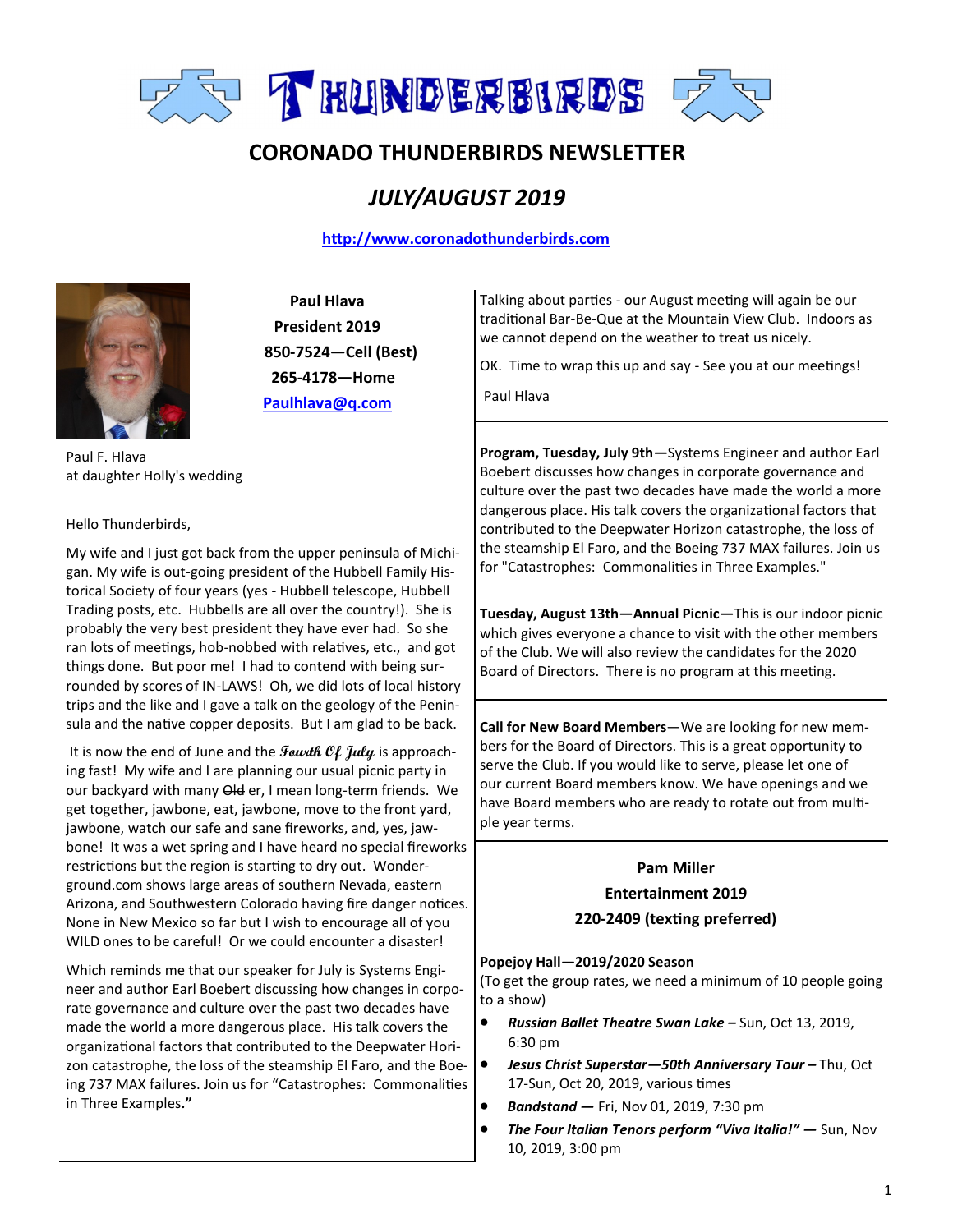- *Blue Man Group —* Tue, Nov 12, 2019, 7:30 pm; Wed, Nov 13, 2019, 7:30 pm
- *Waitress —* Thu, Dec 12-Sun, Dec 15, 2019, various times
- *The Swingles—Winter Tales —* Thu, Dec 19, 2019, 7:30 pm
- *'Twas the Night Before Christmas —* Fri, Dec 20, 2019, 7:30 pm
- *Mariachi Christmas —* Sun, Dec 22, 2019, 3:00 pm
- *The Peking Acrobats —* Sun, Jan 12, 2020, 3:00 pm
- *Ballet Folclorico Nacinal de Mexico de Silvia Lozano —* Fri, Jan 17, 2020, 7:30 pm
- *Cirque Mechanics in 42FT—A Menagerie of Mechanical Marvels —* Fri, Jan 31, 2020, 7:30 pm
- *The Book of Mormon — Back By Popular Demand —* Tue, Feb 4-Sun, Feb 9, 2020, various times
- *Mystery Science Theater 3000 —* Fri, Feb 14, 2020, 7:00 pm
- *We've Only Just Begun: Carpenters Remembered —* Sun, Feb 23, 2020, 3:00 pm
- *1984 —* Sun, Mar 1, 2020, 3:00 pm
- *The Mikado —* Thu, Mar 5, 2020, 7:30 pm
- *Pilobolus —* Sat, Mar 7, 2020, 8:00 pm
- *Michael Londra and The Celtic Fire —* Sun, Mar 8, 2020, 3:00 pm
- *Jimmy Buffet's Escape to Margaritaville —* Thu, Mar 12- Sun, Mar 15, 2020, various times
- *The Tap Pack —* Fri, Mar 20, 2020, 7:30 pm
- *Broadway Princess Party —* Sun, Mar 22, 2020, 3:00 pm
- *Bollywood Boulevard—A Journey Through Hindi Cinema LIVE —* Fri, Mar 27, 2020, 7:30 pm
- *Killer Queen —* Sat, Mar 28, 2020, 8:00 pm
- *Drum Tao 2020 —* Fri, Apr 3, 2020, 7:30 pm
- *The Play That Goes Wrong —* Thu, Apr 16-Sun, Apr 19, 2020, various times
- *Canadian Brass —* Sun, May 3, 2020, 3:00 pm
- *Come From Away —* Tue, Jun 9-Sun, Jun 14, 2020, various times

## **Albuquerque Little Theatre—90th Season**

- *Amadeus—*August 23-September 8, 2019
- *Mama Mia —* October 11-November 3, 2019
- *Miracle on 34th Street* December 6-24, 2019
- *Agatha Christie's Murder on the Orient Express* January 24-February 9, 2020
- *Disney's Beauty and the Beast* March 6-29, 2020
- *The Odd Couple*  April 17-May 3, 2020
- *The Music Man* May 29-June 21, 2020

### **Adobe Theater**

- *Ken Ludwig's Shakespeare in Hollywood* July 12-August 4, 2019
- *Harvey* August 23-September 22, 2019
- *The Women* October 11-November 3, 2019
- *A Christmas Carol* November 22-December 22, 2019

**From the Kirtland Air Force Base App** - "Eubank Gate Security Improvement Project - Kirtland Air Force Base (KAFB) will soon begin a construction project at the Eubank gate to address security concerns and provide access to the new NNSA Albuquerque Complex.

The 15-month construction project is expected to begin in September 2019. Those who live, work, and provide services to the base will experience impacts and delays."

We will try to keep you updated with information as we hear about it and as it affects access to the Base for Coronado Thunderbird activities.

**Change of Command**—A new commander, Col. David S. Miller, took command of the 377th Air Base Wing on June 21, 2019. Col. Miller joins "Team Kirtland" from Malmstrom Air Force Base, Montana, where he was commander of the 341st Maintenance Group.



**Pete Havey, Sr. Membership 2018/2019 268-6816**

If your Base pass is expiring soon, contact our Membership Chair for the latest Base pass request form. It does take a little time for your MVC Club membership to be confirmed, and then it takes 10—14 days to get a new badge made. Also, please keep Pete updated with your current address, phone number, and email address.

Want to purchase a Coronado Thunderbirds name badge? You have two choices where you may buy one:

- 1. KA-MO Engravers (Mike Holly), 5001 Douglas McArthur NE, 87110, phone 883-4963, email is KAMONM@aol.com. Mike's shop is at his home, so please do not call before 10:00am. His price is \$5.00 for a badge with safety pin clasp. A badge with a magnetic holder is \$7.00. His turnaround time is usually around 1-2 weeks.
- 2. Awards, etc., 904 Juan Tabo NE, 87112, phone 292-3337, email is linda@nmawards.com. Her price is \$6.41 for a